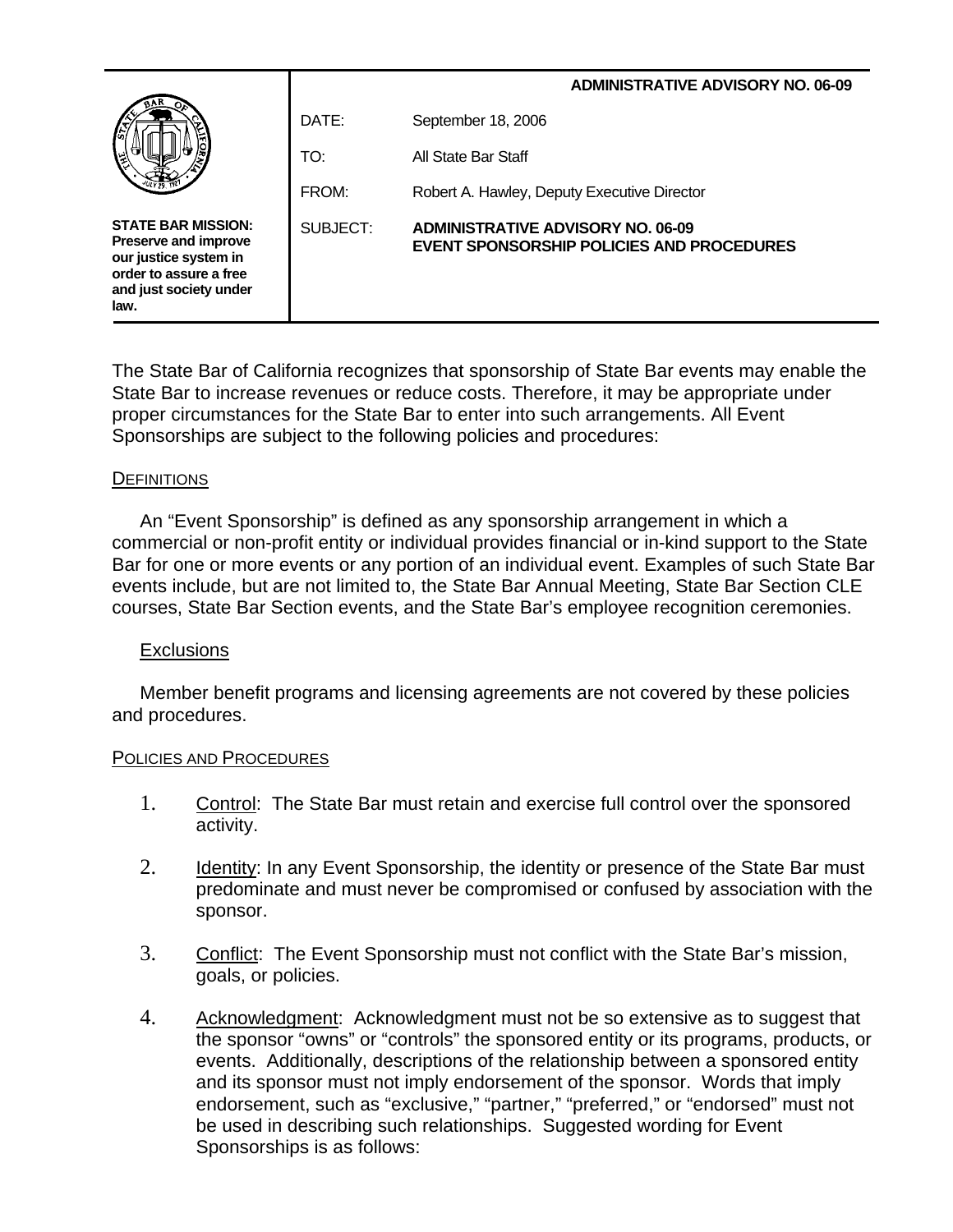## ADMINISTRATIVE ADVISORY NO. 06-09 September 18, 2006 Page 2

The State Bar's Section Institute reception is presented with the generous support of ABC Company and the following additional sponsors.

ABC Company is a proud sponsor of the State Bar's Employee Recognition Ceremony.

- 5. State Bar Trademarks: The State Bar's name and logo or any other State Bar trademark must not appear on products, materials, advertising or other promotional offerings produced by the sponsor without complying with State Bar policies and procedures governing such use. (Copyright and Trademark Policies and Procedures, Administrative Advisory No. 05-03). The State Bar's name and logo must not be used in such a manner as to express or imply an endorsement by the State Bar of a sponsor's product, publication, or service. Permission to use the State Bar's name or logo in conjunction with a sponsor's product, publication, or service must be in writing.
- 6. Mailing Lists: Hard copy or e-mail mailing lists of members of the State Bar or hard copy or e-mail mailing lists of Section members may not be provided in exchange for or in connection with an event sponsorship. The above notwithstanding, sponsors may be provided the names and addresses of attendees at sponsored events if attendees' written permission is obtained.
- 7. Editorial Decision-Making: No Event Sponsorship may permit the sponsor to control the content or express an editorial view in a State Bar or State Bar section publication.
- 8. Corporate Products: No Event Sponsorship shall require that the State Bar or State Bar section assist or advise a sponsor in product development by testing or reviewing a sponsor's product. Sponsor products may be distributed at sponsored events if the State Bar agrees in advance.
- 9. Vendor Solicitation: State Bar vendors may participate in Event Sponsorships so long as their participation is voluntary and without the promise, expressed or implied, of future business from the State Bar.
- 10. Review of Proposals: In reviewing sponsorship proposals, factors that will be considered include:
	- a. Compliance with State Bar policies.
	- b. Effect on membership or membership programs, services, and activities.
	- c. Relevance to the sponsored event or activity.
	- d. Effect on other State Bar or State Bar section events.